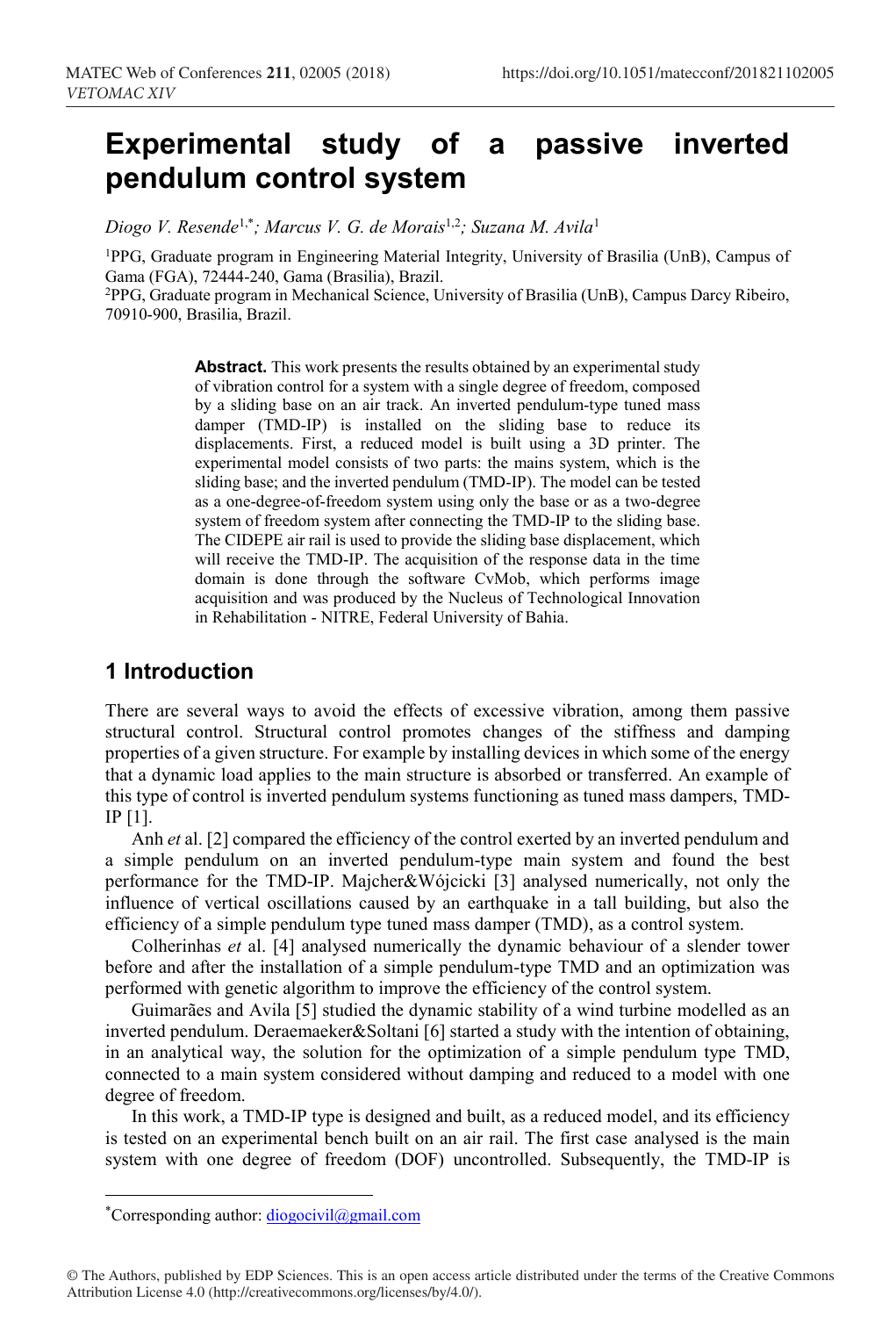connected to the sliding base. This damper, initially, consists only of an inflexible rod. Then, a small tip mass is connected and new tests are performed. Dynamic system responses are recorded through an image acquisition system and then analysed. The results obtained with the use of the proposed control system were satisfactory.

### **2 Theoretical model and mathematical formulation**

In this work, a tuned mass damper (TMD) with inverted pendulum geometry is coupled to a system with translational degree of freedom, as shown in Figure 1 (a). Figure 1 (b) shows the corresponding experimental model of the system. The main system has one degree of freedom and can translate horizontally. The mass of this system  $m_c$ , is connected to dampers with damping constant  $c/2$  and springs with elastic constant  $k_c/2$ . The inverted pendulum TMD (TMD-IP) control system consists of an inflexible rod connected to the main system by means of a rotational spring  $k$ . This system has two degrees of freedom and the rod, with linear density  $\rho$  and length l, has a degree of rotational freedom around its connection at the base. The TMD-IP system may have a mass  $m$  connected to the upper end of the rod.



Fig. 1. (a) Theoretical model [5]; (b) Experimental model.

Equation (1) represents the matrix motion equation of the system with the displacement vector  $u_c$ , velocities vector  $\dot{u}_c$ , accelerations vector  $\ddot{u}_c$ , loading vector  $f(t)$ , in addition to mass, damping and stiffness matrices, which are represented by *M*, *C* and **K**, respectively. In Equation (2), the matrices and vectors of the motion equation are detailed.

̈ + ̇ <sup>+</sup> <sup>=</sup> () (1) [ . 3 <sup>3</sup> <sup>+</sup> . <sup>2</sup> . <sup>+</sup> . 2 2 . <sup>+</sup> . 2 <sup>2</sup> <sup>+</sup> <sup>+</sup> . ] [ ̈ ̈ ] + [ 0 0 0 ][ ̇ ̇ ] + [ <sup>−</sup> . . <sup>−</sup> . . 2 <sup>2</sup> <sup>0</sup> 0 ] [ ] <sup>=</sup> [ <sup>0</sup> () ] (2)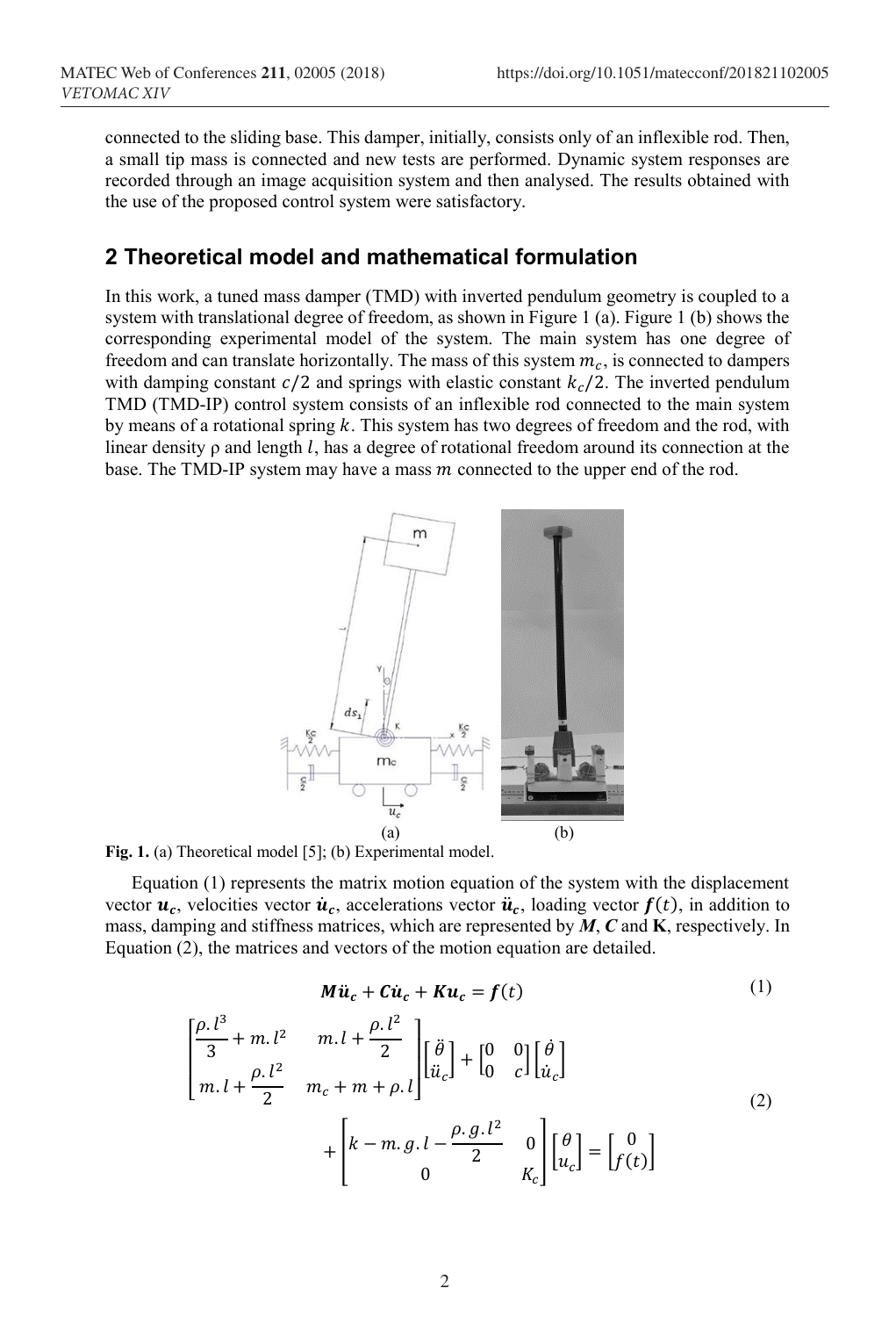where  $g, f(t), \theta, u_c$ , represent: acceleration of gravity, applied excitation, rotational displacement and translational displacement.

### **3 Experimental methodology**

To verify the effectiveness of the adopted passive control system, a reduced experimental model is developed with the aid of a 3D printer. The model consists of two main parts, the base and the inverted pendulum. The first part represents a system with translational 1DOF. The inverted pendulum can be connected to the base, thus constituting a model representing a 2DOF system (Figure 1 (b)). In order to enable the horizontal translation movement, the CIDEPE air rail, shown in Figure 2, is used. An initial displacement of 2,5 cm is applied as excitation in all cases analysed and the tests were repeated five times.

Data acquisition in time domain is performed through image acquisition techniques. For this, a cell phone device Samsung Galaxy J5 Prime (capture speed of 30fps and photo definition  $720 \times 1280$ ) and the software CvMob is used. Data analysis and processing are performed in MATLAB software, with the aid of the curve fitting tool - CFTOOL. The damped natural frequencies, obtained by the mentioned procedure, are compared with those obtained by means of the Fourier fast transform - FFT.

The geometric and mass parameters of the experimental model are:  $m_c = 1133,17g$ ,  $m = 37g$ ,  $\rho = 0.29\text{kg/m}$ ,  $l = 0.52\text{m}$  and  $q = 9.78\text{m/s}^2$ .



**Fig. 2.** 3D model with 1 DOF on the air rail.

#### **3.1 Signal identification in time domain**

After the acquisition of the system response data in time domain, from the capture of the images, the information is imported into MATLAB in order to perform the data processing with CFTOOL. The equation of the curve used for the adjustment of the points is shown in Equation (3), being composed of two damped sinusoids, causing the adjusted response of the system to contemplate the influence of its two modes of vibration. Parameters  $b$  and  $c$  are determined by curve fitting and, using Equation (4), undamped natural frequencies and damping ratio are calculated.

$$
u_c(t) = A_1 e^{-b_1 t} \sin(c_1 t + \phi_1) + A_2 e^{-b_2 t} \sin(c_2 t + \phi_2) + e
$$
 (3)

$$
b_i = \xi \omega_n
$$
,  $c_i = \omega_d$ ,  $\omega_n = \sqrt{c^2 + b^2}$ ,  $\xi = \frac{b}{\omega_n}$  e  $(i = 1,2)$  (4)

The values of the damped natural frequencies  $(\omega_d)$  found with the procedure described above are compared with the frequencies found in the frequency response function obtained by applying the Fourier fast transform (FFT) in the time signal.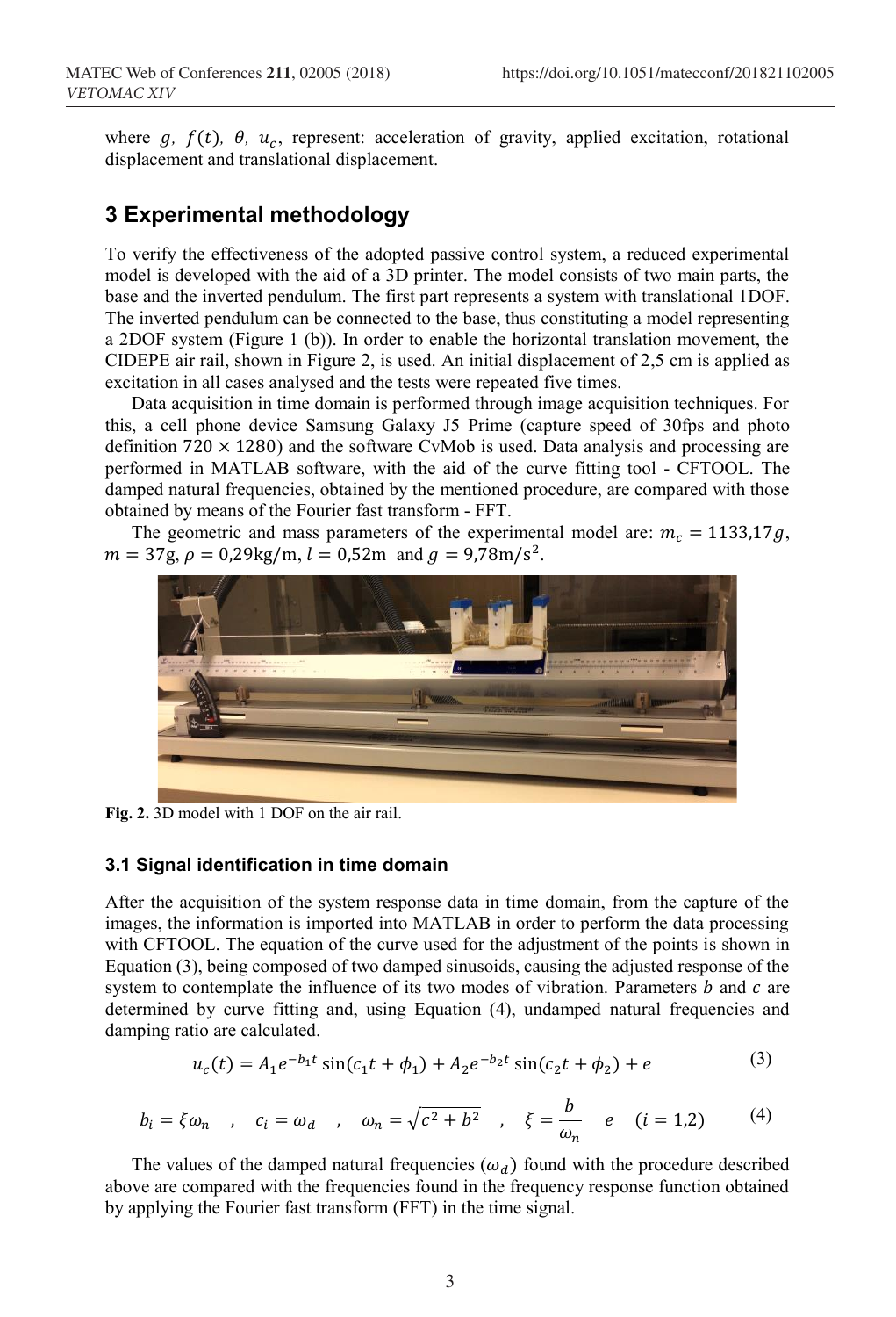#### **3.2 Results**

The first part of the analysis contemplates the characterization of the stiffness constants  $k_c$  and k, which have a direct influence on the frequency and damping values of the systems that will be analysed later.

The translational stiffness coefficient  $k_c$ , connected to the base, is obtained from the static loading test, by measuring the deformation in the elastic element after each incremental increase in mass. A linear fit is made to the obtained results and the tangent of that line is the parameter,  $k_c/2 = 164.71$  N/m, sought. This value corresponds to the stiffness of each of the two springs that are connected in parallel. The Pearson correlation coefficient for the analysis is  $R_n = 0.9999$ .

The coefficient of rotational stiffness  $k$ , of the connection between the inverted pendulum and the base, is obtained from the equation that relates the natural frequency of the pendulum with the parameters of the system, according to [7]. The relation quoted is represented in Equation (5).

A free-vibration test for the pendulum alone was performed to determine its undamped natural frequency, which is an input parameter for the equation quoted. In this test only, the pendulum has freedom of movement (rotation), while the base is prevented from translating, that is, the base is fixed in the air rail. The values found for this test were:  $\omega_d = 15,52 \pm 0.09$  [rad/s],  $\omega_n = 15,52 \pm 0.09$  [rad/s] e  $\xi = 0.99 \pm 0.17\%$  (using CFTOOL); and  $\omega_d = 15,46 \pm 0,00$  [rad/s] (using FFT).

$$
\omega_{n\prime\theta} = \sqrt{\frac{6k - gl(6m + 3\rho l)}{2l^2(\rho l + 3m)}}
$$
\n(5)

The calculated stiffness parameter is  $k = 1.45$  Nm/rad. The frequency values presented in Table 1 are quite close, but they have small differences in the decimal places. The confidence interval used considers 95.5% of the values ( $2\sigma$ ) and the damping ratio found indicates a very low damping level.

Table 1 shows the damped natural frequencies  $(\omega_d)$  and the damping ratios ( $\xi$ ) of the systems analysed with and without control, obtained through the two different techniques. For the three experimental cases, the confidence interval used in the evaluation of the experimental error contemplates 95,5% of the values ( $2\sigma$ ).

Figure 2 represents the experimental model with 1 DOF on the air rail. The frequency values are quite close, but they have small differences in the second decimal place. The damping ratio found indicates a very low damping level.

The experimental model with 2DOF analysed following is similar to the model shown in Figure 1 (b), however, a mass is not coupled to the upper end of the pendulum. The frequency values are quite close when the two techniques are compared. When the values of the natural frequencies of vibration are compared,  $\omega_{d1}$  with  $\omega_{d2}$ , we can see that they are also close. The damping ratios found indicate a very low level of damping.

Next, the experimental model shown in Figure 1(b) is tested. The TMD-IP is composed of a mass connected to the upper end of the inflexible rod. Frequency values are quite close when the two techniques used for identification are compared. The damping ratios found for the second vibration mode indicate a very low damping level as well.

The frequencies found for the first vibration mode,  $\omega_{d1} = 0$ , indicate a condition of possible global divergent instability for the system. From the analysis of the element of the stiffness matrix presented in Equation (2), associated to the degree of freedom  $\theta$ , it is possible to determine the quantity of mass  $m$ , from which the system becomes unstable and subject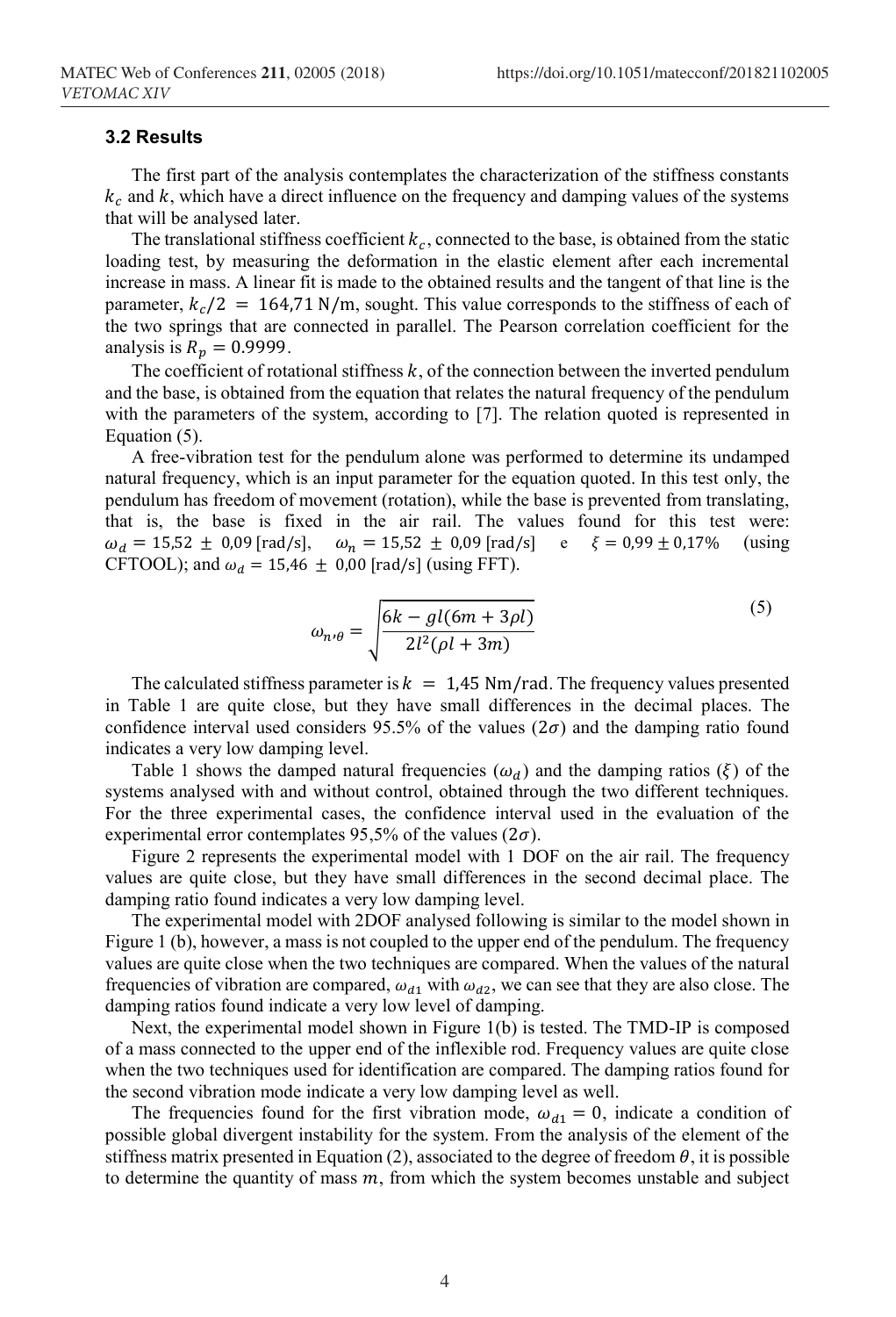to tipping. By making the term  $k_{1,1}$ , of the stiffness matrix, positive, the limiting mass ( $m \leq$  $210g$ ) is determined for the condition of divergent instability.

|                             | $\boldsymbol{\mu}$    |                       |                    |                  |                       |                       |  |
|-----------------------------|-----------------------|-----------------------|--------------------|------------------|-----------------------|-----------------------|--|
|                             | <b>CFTOOL</b>         |                       |                    |                  | <b>FFT</b>            |                       |  |
|                             | $\omega_{d1}$ [rad/s] | $\omega_{d2}$ [rad/s] | $\xi_1$ [%]        | $\xi_2$ [%]      | $\omega_{d1}$ [rad/s] | $\omega_{d2}$ [rad/s] |  |
| 1DOF                        | $16,77 +$<br>0.00     | ***                   | $0,14 +$<br>0,01   | ***              | $16,75 +$<br>0.00     | ***                   |  |
| 2DOF<br>Pendulum            | $14,22 +$<br>0.01     | $17,38 +$<br>0.02     | $0,61 \pm$<br>0.05 | $0,45 +$<br>0.06 | $14,28 +$<br>0,20     | $17,49 +$<br>0.00     |  |
| 2DOF<br>Pendulum<br>$+Mass$ | $0,00 +$<br>0,00      | $16,28 +$<br>0,05     | $99,64 +$<br>1,60  | $0,19 +$<br>0,01 | $0,00 +$<br>0,00      | $16,25 +$<br>0,17     |  |

**Table1.** Damped natural frequencies  $\omega_d$  damping ratios  $\xi$ .

\* Frequency values equal to 0.00 have a magnitude smaller than the adopted precision.

Figure 3 presents the time domain responses in terms of sliding base displacement for three distinct cases: (a) sliding base without control; (b) base with TMD-IP composed only by the inflexible rod; and (c) TMD-IP base composed of a mass connected to the upper end of the inflexible rod. It can be concluded that the most efficient system was the TMD-IP without the tip mass. This system was the one that most diminished the maximum initial amplitudes of the sliding base and that most reduced the time spent for the displacement reduction.



**Fig. 3.** Sliding base displacements with and without control.

## **4 Conclusions**

The methodology used for the acquisition of the images was satisfactory, images and signals obtained presented good quality. The comparison between the damped natural frequencies  $(\omega_d)$  obtained using the CFTOOL and FFT tools showed very small differences, generally in the second decimal place, which can be considered insignificant. In addition, tests presented good repeatability, since the associated errors are also small, being restricted to the decimal places.

The values obtained for the damping ratios  $(\xi)$ , lower than 1%, indicate very low damped systems and, depending on the analysis, it is possible to consider the system undamped.